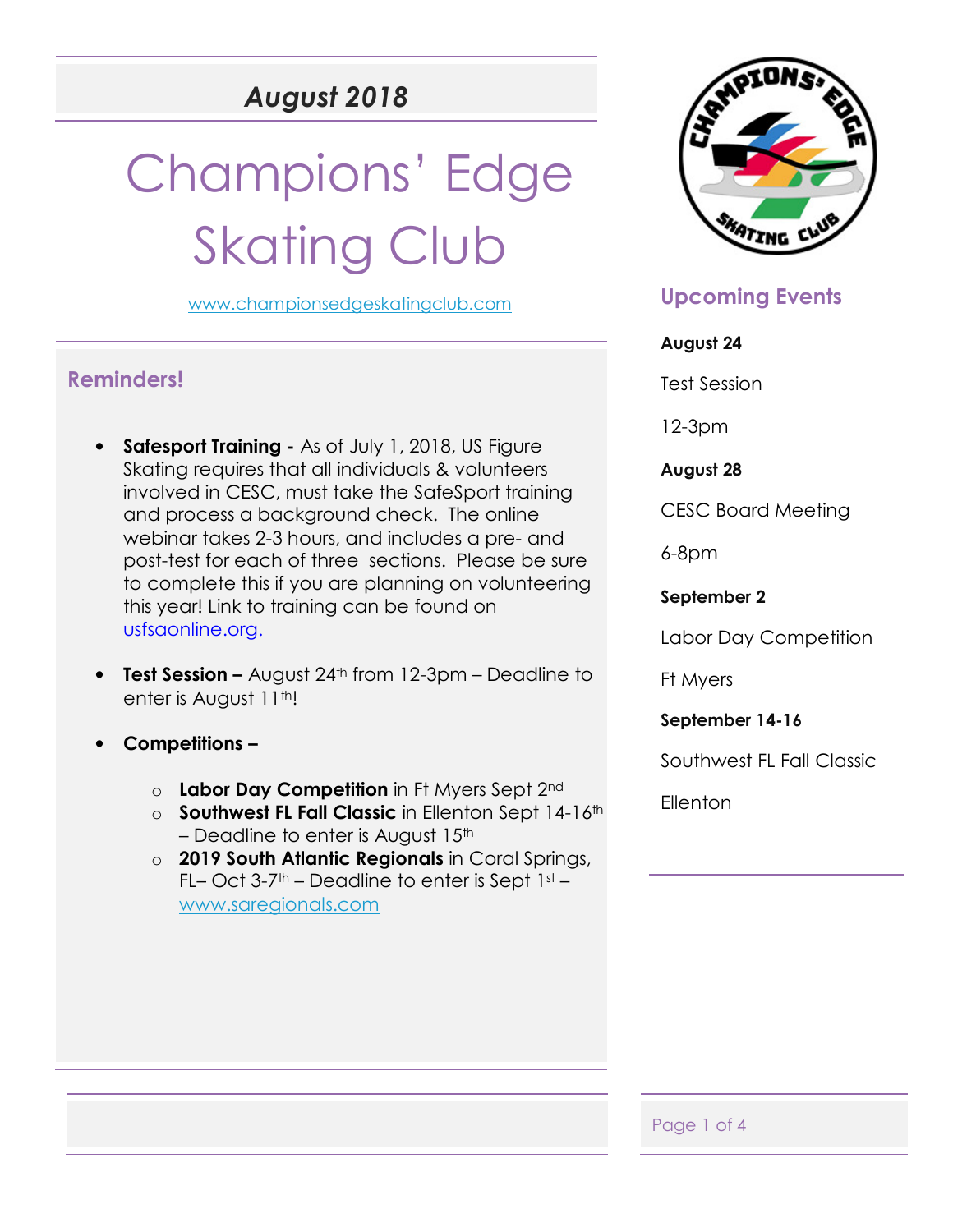# **Orange Blossom Open Results**

**Congratulations to the following club members who medaled at the Orange Blossom Open last month!** 

- **Junior Ladies** 
	- o Grace Larson 3rd SP/FS
- **Intermediate Ladies** 
	- o Sarah Bamford 1st SP/FS
	- $\circ$  Zoe Larson 2<sup>nd</sup> SP/4<sup>th</sup> FS
	- $\circ$  Allison White 2<sup>nd</sup> FS
- **Intermediate Men** 
	- o Raymond Carey 2<sup>nd</sup> SP/4<sup>th</sup> FS
- **Juvenile Girls** 
	- $\circ$  Lilianna Murray 4<sup>th</sup> SP
- **Adult Silver Ladies** 
	- $\circ$  Erika Venza 1st FS
- **Basic 6 Program** 
	- $\circ$  Sofia Zimmerman 2<sup>nd</sup>
- **Pre-Preliminary Test Track Free Skate** 
	- o Annabel Lewis 2nd
	- o Kaitlyn Bradley 3rd
- **Preliminary Free Skate**
	- $\circ$  Julia Axley 1st
	- o Alexa Rosenbloom 4th
- **No Test Compulsory Moves**
	- $\circ$  Annabel Lewis 4<sup>th</sup>
- **Preliminary Compulsory Moves** 
	- $o$  Drew Hencye 2<sup>nd</sup>
- **Pre-Juvenile Compulsory Moves** 
	- o Marissa Rosenberg 3rd
	- $\circ$  Alexa Rosenbloom 4<sup>th</sup>
- **High Beginner Compulsory** 
	- $\circ$  Kaitlyn Bradley 3rd TIE
- **Pre-Juvenile Spins** 
	- o Marissa Rosenberg 2nd
	- o Julia Axley 3rd
- **Pre-Preliminary Spins** 
	- $\circ$  Caitlin Mesa 2<sup>nd</sup>
	- o Drew Hencye  $-4$ <sup>th</sup>
- **No Test Spins** 
	- o Annabel Lewis
- **Preliminary Jumps**  o Drew Hencye - 2<sup>nd</sup>
- **Pre-Juv Jumps** 
	- $\circ$  Julia Axley 1st
- **High Beginner Jumps**   $\circ$  Kaitlyn Bradley - 3rd
- **No Test Jumps**   $\circ$  Annabel Lewis – 1st
- **Pre-Prelim Jumps**   $\circ$  Caitlin Mesa – 2<sup>nd</sup>
- **Pre-Prelim Boys FS**  o Drew Hencye - 2<sup>nd</sup>
	-
- **Juv/Pre-Juv Showcase Light Ent** 
	- $\circ$  Julia Axley 2<sup>nd</sup>
- **No Test/Pre-Pre Showcase Light Ent** 
	- $\circ$  Caitlin Mesa 2<sup>nd</sup>
- **Prelim Showcase Light Ent** 
	- o Marissa Rosenberg 2nd
	- o Alexa Rosenbloom 3rd
- **Basic 4 Program** 
	- $\circ$  Kayleigh Smith 1st
	- o Hailey Henderson 2nd
	- o Eva Zimmerman 3rd

#### **Congratulations to all of our other members who competed as well!**

- Lillian Rexford
- Veronica Zaniboni
- Sky Armstrong
- Erin Hencye
- Alena Madill
	- Page 2 of 4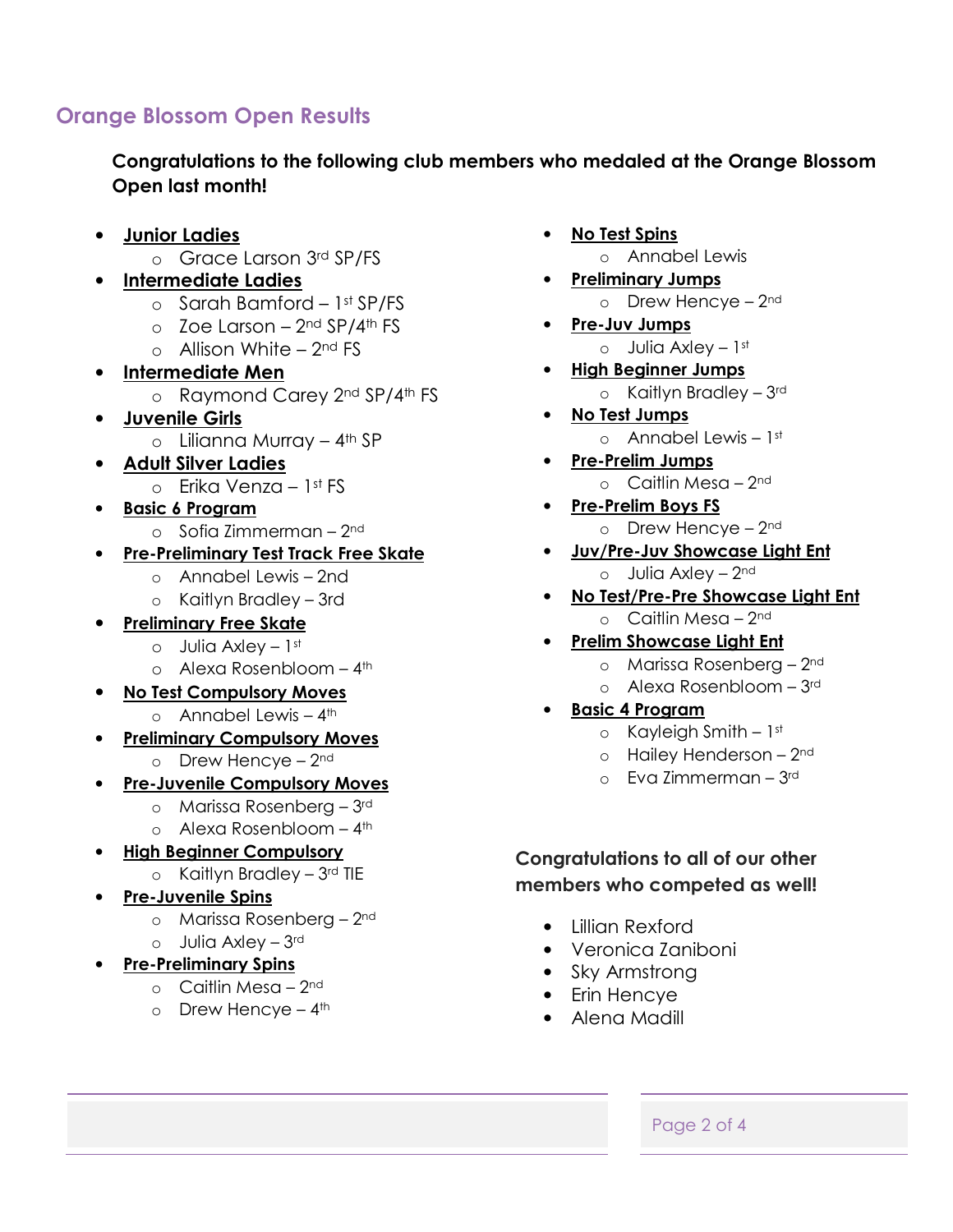### **Meet a Board Member – Brian Wells, Vice President**

I grew up in a large family – I am the third child of nine children. I have 3 brothers and 5 sisters. Since my father was in the army as a West Point graduate and member of the Army Corps of Engineers, I grew up in many different places. I was born in Fort Ord, California and as a child lived in Indiana, Maryland, Europe and the Middle East. However, I spent a large part of my childhood in Maryland, outside of Washington, DC.

As a child, I learned to ice skate and developed an interest in figure skating which became my first passion. I became a competitive pairs skater and my first partner was my sister, Ann-Marie. She and I competed at the Junior World Championships in 1988 in Australia and in the former Yugoslavia in 1989. When Ann-Marie retired, we were 3rd in the United States and 6th in the World at the Junior level. I continued on with two more partners, Laura Murphy (who is now a dental hygienist in Delaware) and Shelby Lyons. My skating career took me to Delaware and then Colorado where I lived and trained at the Olympic Training Center in Colorado Springs. I competed at the National level for 13 years and had the most success in my skating career with Shelby. In 1998, we finished second at the US Figure Skating championship and qualified as members of the US Olympic Team. That year we also competed at the World Figure Skating Champions and finished 10<sup>th.</sup> I was not able to compete at the Olympics because a team that was injured during the Nationals were "elected" to the Olympic team. This incident led to my retirement from figure skating in the Spring of 1998. This was a devastating experience that led me to rethink my direction and career. But skating taught me when you fall down, you get up and move on.

I was 27 years old and had to decide what I wanted to be when I grow-up. I knew that I didn't want to be in a rink. At this time, I decided I wanted to attend dental school and needed to finish my college degree. I moved to New York City and attended CUNY Baruch College. When I retired from figure skating, I was at the pinnacle of my career; it was hard going back to school and just being another undergraduate at a large city college. I went from signing autographs to sharpening pencils. But, on my first day of school, a beautiful woman, Maggie, sat down next to me; we married in 2002.





#### Page 3 of 4